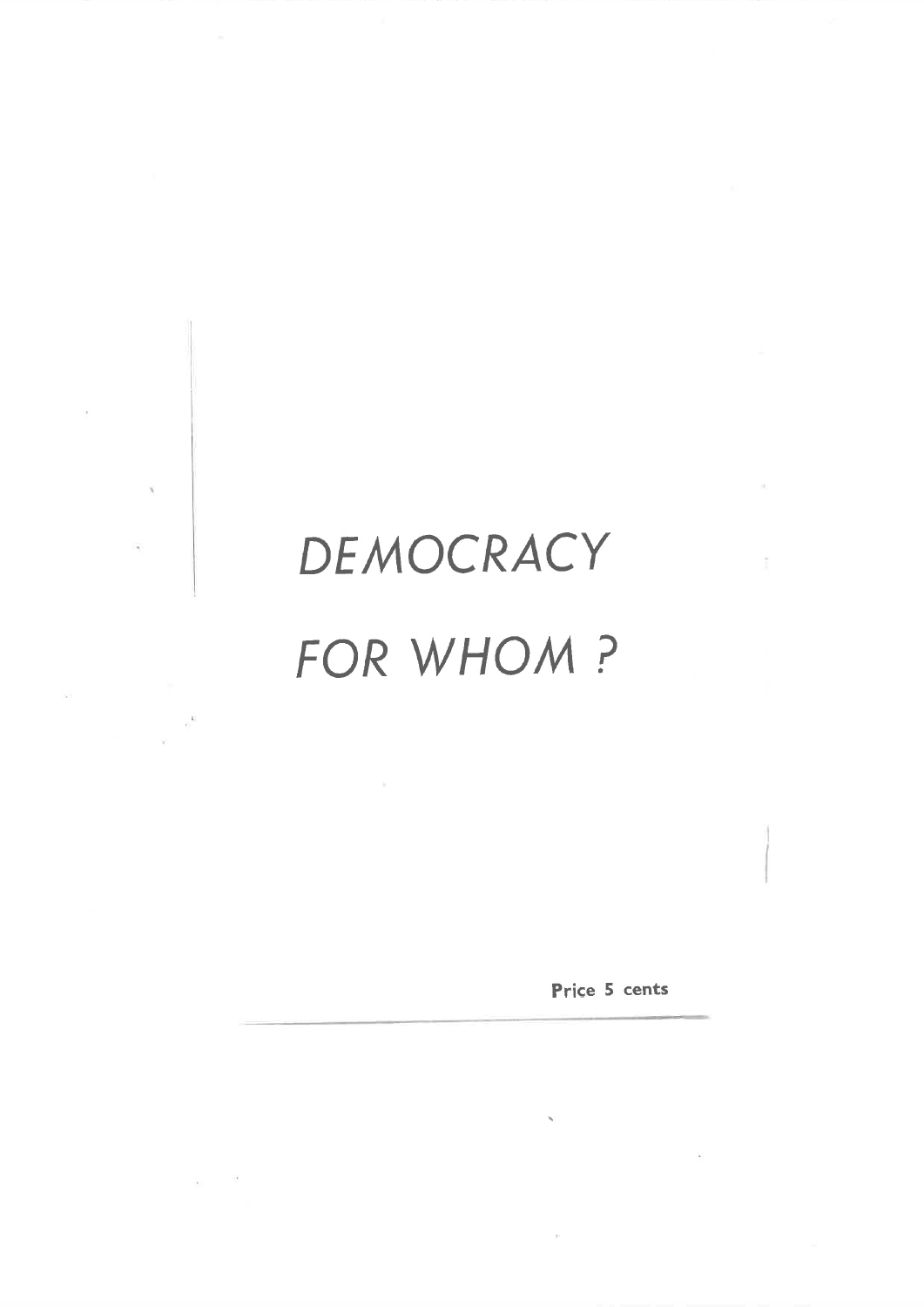BY E. F. HILL

There is a lot of talk in the daily press of democracy. Judges have made public statements about "the rule of law." One of them has spoken favourably of the right to dissent. He said that many people in history had assisted progress by breaking a law. But he said the law ought to be obeyed and it was only in very exceptional circumstances that dissent to the point of disobedience to the law could be permitted. The other judge said that dissent to the point of disobedience<br>was not correct. (".... open defiance of the law is anti-<br>social ... it corrodes the rule of law". He said success over<br>the by-law might encourage similar beha

All this arose over the repeal by the Melbourne City Council of the by-law which prohibited street distribution of leaflets. This by-law was repealed after the big business men in charge of the City Council adamantly refused to repeal it. When the Council did repeal it the press throughout Australia hailed it as a great victory for democracy. Dr. J. F. Cairns congratulated the Council on its action.

The repeal occurred because a large number of workers and students (particularly the latter) had steadfastly defied it. Many had been fined. Others had been gaoled. All this had gone on for a long time. They won a wonderful victory. They showed themselves unafraid of sacrifice and full of determination. Nothing can tarnish their image.

Because such a lot was made of this victory for democracy it is necessary to think carefully about just what happened and what follows.

The by-law was undoubtedly repealed because young people particularly had taken the law into their own hands and openly defied the authorities. Without these actions it would still be there. It is impossible to praise their actions too highly.

But there were other very important factors in its repeal. They, too, should be closely examined.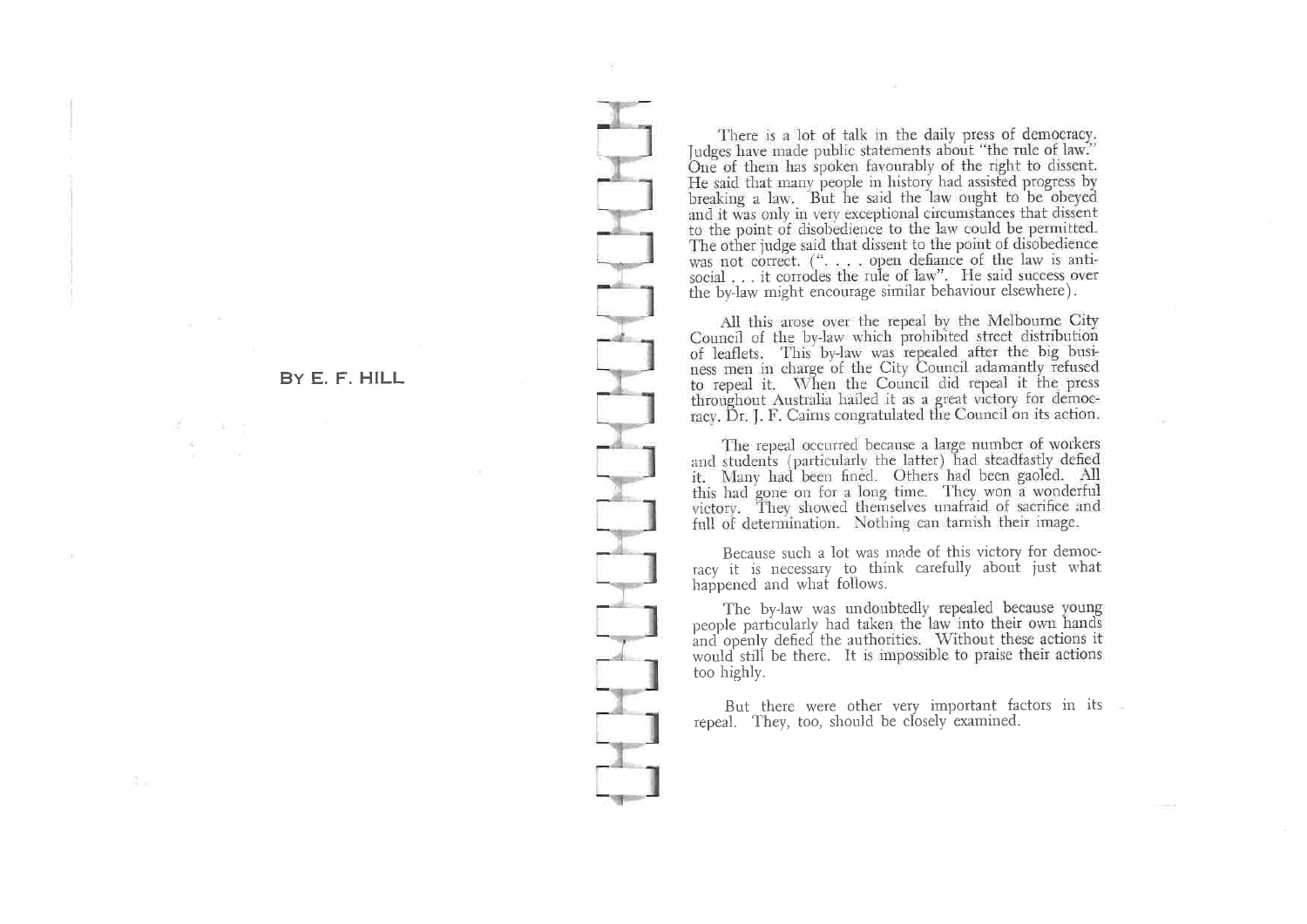The whole strugggle really arose out of opposition to the war in Vietnam and to conscription. Since that war began, opposition to it has mounted throughout the world. Very influential and important sections of big business now oppose it not for any reason other than it does not serve their immediate financial interests. They see too that it cannot be won. Accordingly they are prepared to tolerate, and in a mild sense, encourage, people's opposition to the war. On the other hand, the common people really oppose the war from their hearts.

Their opposition is quite correct.

This section of capitalist opinion played its part in tolerating and even mildly encouraging opposition to the Vietnam war and also to this by-law that was being used to stifle that opposition. Thus quite a while before the by-law in Melbourne was repealed, sections of the press were suggesting that it be repealed. Shortly before it was repealed the same sections of the press openly demanded that it be repealed. They did it in the name of democracy.

## HOW YOU LOOK AT IT

Democracy is a very important thing. But it depends on how you look at it. These sections of the press have never, never been champions of democracy for the people. They have been the champions of repression. They all sing a hymn of hate against workers on strike, against any sort of struggle that affects their own vital interests.

But in this case they became great champions of democracy.

#### And why?

One reason we have given.

Still another is that "democracy" and the pretence that we live in a democracy, is very very important to Australia's rulers. They need it for deception. This way they can preserve the status quo. Capitalist democracy which is the political framework which houses the capitalist system, skilfuly sets out to maintain that system. If you can persuade the ordinary people that those ordinary people really have a say in their own destiny then you can get away with anything. It is much more comfortable for the capitalists to maintain this pretence and to rule by "democracy."

Thus on this matter people who are really violent enemies of democracy for the people (and in fact base their whole system on real violence and not on democracy), came out as great champions of democracy.

#### They repealed the by-law.

**HHHH** 

HHHH

But their repeal of the by-law had no serious implications for thern at all. At least to some degree it simply fitted in with their own ideas. In other words they made virtue of necessity. They were faced with an ever growing campaign in a world climate favoring that campaign. They themselves, for their own selfish reasons, were not too enthusiastic about the war. Thus they made a great "democratic" issue of their repeal. It was a great victory for democracy! It showed that the people's will can prevail! The very argument and the very claims show how unusual such a victory is. This example was used to demonstrate democracy at work. Can you remember âny other such example? If you can, then it is certain that it would, be on <sup>a</sup>

matter as inconsequential as this by-law. The capitalists gave away their by-law because it was of no very great importance to them. Being of no very great importance it was easy to give away and easy to capitalise heavily in propaganda about democracy.

Moreover the whole thing threatened to get out of hand. Failure to give way meant that the authorities were helping the young people to learn, and quickly at that, the real content of the much vaunted democratic system. Their knowledge would soon be passing from the stage of slogans about the archaic laws and even the Vietnam war to query the basic nature of the whole system.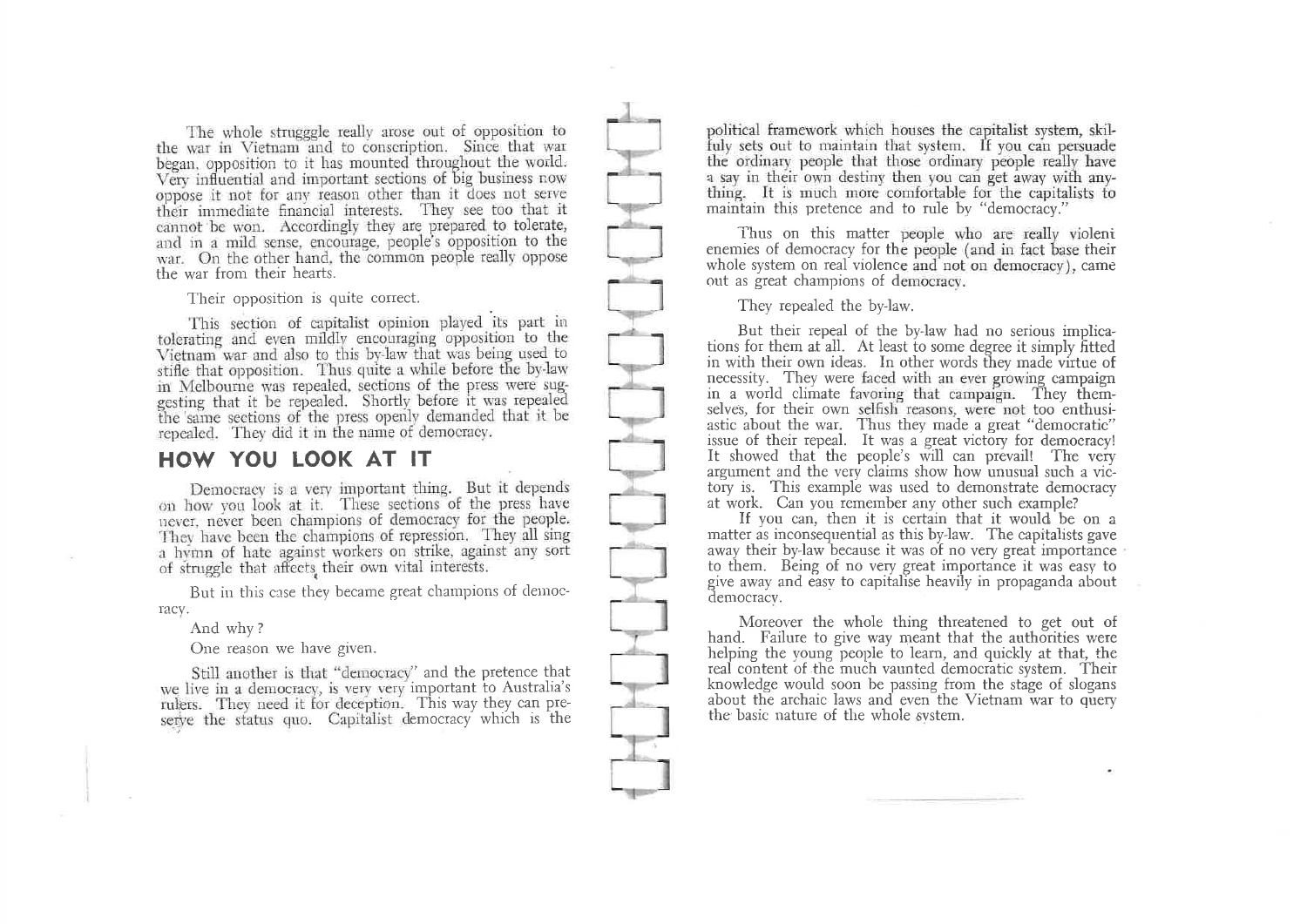Retention of the by-law involved greater potential threat to their system of law and order than its repeal.

**Content** 

 $-265$ 

**NEW YORK** 

You will remember that in repealing the by-law these great champions of democracy said that there were ample laws to deal with litter, obstruction, sedition, defamation, other breaches of the Crimes Act and so on. So even on their own ground these gentlemen were shown to keep their powder drv.

The truth is they are not champions of democracy at all. They are champions of a host of repressive laws; they are champions of force and violence; they are champions of their own wealth and power against the ordinary people.

But they are not fools. They constantly discuss their factics of struggle.

In the by-law dispute, it suited them much better to follow the tactic of bending with the wind. They repealed the by-law and became great champions of democracy. They appeared to make a generous concession. One of them even made a self-criticism.

#### NOTHING HAS CHANGED

If we take this gentleman, Nathan by name, who made the self-criticism (and he is only small fry in the capitalist world) what do we find? He remains the owner of Paterson's Stores and the local nominee of the gigantic Courage brewery. Nothing has changed in that. Is it likely that this gentleman really now believes in democracy for the people? Few will believe it.

Then, too, it was said by these same people that we need not worry too much. As soon as the by-law is repealed the romanticism of disobeying it will disappear and no more leaflets will be distributed. Such is their cynicism!

and indeed throughout the socalled western world) the capitalist class is sorely pressed.

All sorts of struggles of the people are going on: The social system is really falling apart. For the first time in history students on a world-wide scale will not obey their teachers and the authorities. Workers and working people are showing great determination in struggle. On the other hand, the difficulties of the great imperialist powers and the lesser capitalist powers greatly intensify. The U.S. has suffered calamity in Vietnam. The British rulers are in very deep economic, political and military difficulty. France and Italy are in turmoil. So it goes on. Australia, tied particularly to the U.S.A., shares the difficulties of that country. Far from this crisis abating, it is intensifying. Young people particularly reflect this crisis very accurately in their minds. And they do something about it. They rebel. Their rebellion cannot be controlled. It spreads to all sections of the people. It is directed against the evils of the social system. It carries with it the threat of total overthrow of capitalism. (記号形) 人

The capitalists too know their own difficulties. They realise their situation is extremely difficult. They realise that their social system is under acute challenge. They sense that they must carefully study their tactics to withstand the challenge. "It must be borne in mind that the bourgeois parties . . . constantly discuss their tactics of struggle." **北 158** 

 $0 \t 10^{-27} T_1 = 0$ 

 $13 - 15$ 

## **DECEPTION BEST: TACTIC**

The best tactic is that of deception. Deceive the people so that they think they rule, that the people think they really control their own destiny. For centuries this deception has held sway. People have not awakened to the deception.  $577 - 1$  $-11^2$  .

But today they are awakening. Deception still has great sway. Democracy has infinite appeal. The deception of democracy has not yet run its course. It still has a slight reserve.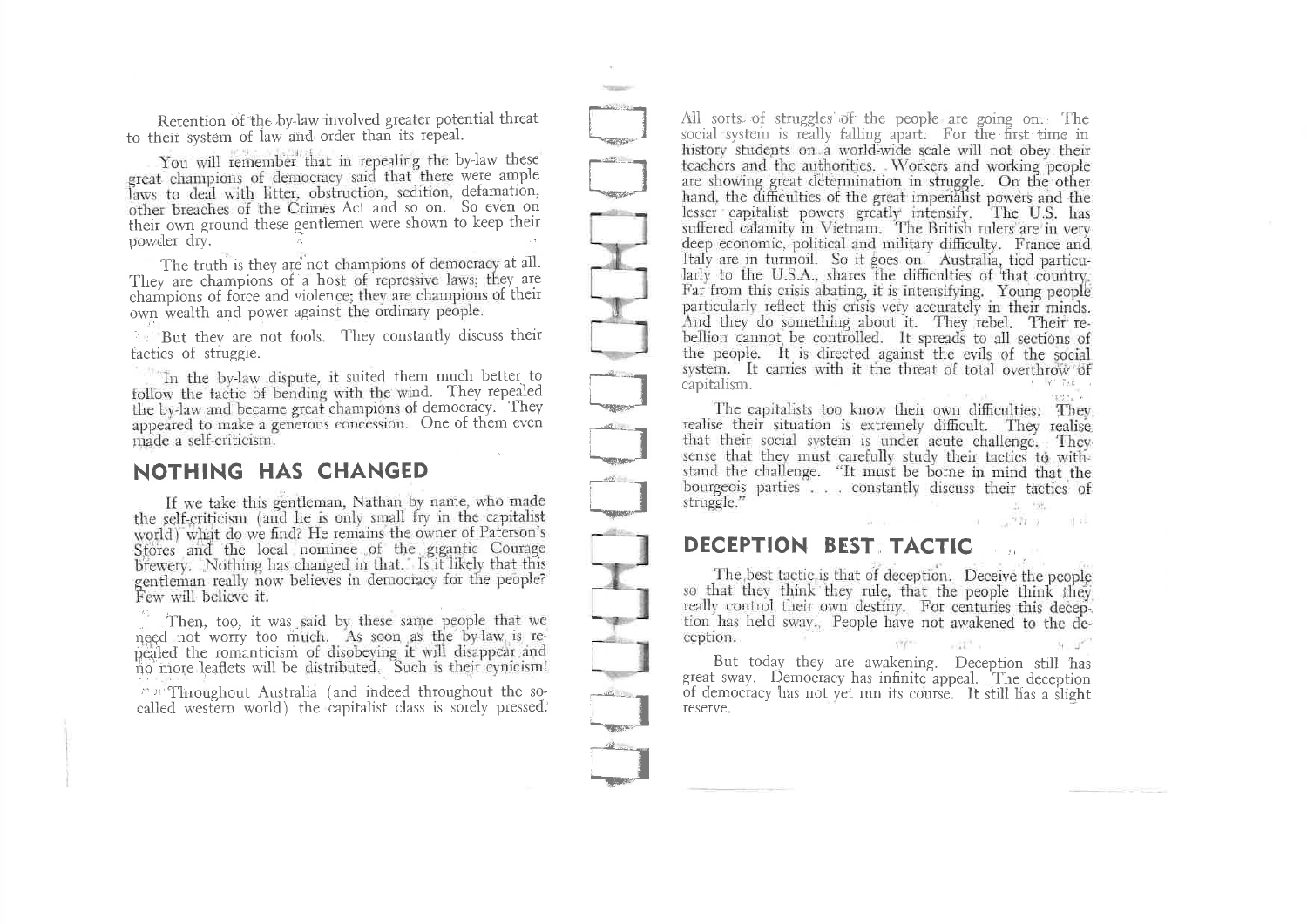Thus our capitalist rulers exploit this reserve. They try to breathe new life into it. Accordingly in the name of democracy they make a great deal of repealing this by-law.

Not only do they do this but they involve in their campaign of deception their reserves. They have been at great pains over many years, to build up Dr. J. F. Cairns as a "left" leader. Dr. Cairns is painted as the key "left" leader in the labor party. In the case of the by-law, Dr. Cairns was used to come forward at various stages of the campaign as the champion of the struggling students. On the eve of the repeal of the by-law, Dr. Cairns ostentatiously had himself "arrested" (in fact he was never arrested: it was all a pretence). Still the press spoke of his arrest; spoke of how serious the situation was when a senior labor parliamentarian was arrested etc. etc. And when the by-law was under severe challenge Dr. Cairns said that those opposed to it must oppose the sitting councillors at the next election. When it was repealed he congratulated the Council and spoke of the great victory for democracy. That is, Dr. Cairns advocated the farce of participating in an election as a solution, or challenging the by-law in the Courts — anything to head off struggle. The truth is, of course, that the young people on the streets, and not Dr. Cairns had won the victory. The methods of struggle had nothing in common with measured arguments through the courts. Victory came though outright defiance of the law.

Then those whom we call revisionists, that is, those who call themselves Communists but who have taken all the revolution out of it, come out as great champions of democracy. They keep on talking of democracy and the victory for democracy in the repeal of this by-law. You can see how all these people sing a song of democracy. Democracy, democracy, democracy and still more democracy. they say.

This repeal of the by-law is not the only triumph of this "democracy". University authorities have relaxed their

repressive rules against students, have given students "more say." The hue and cry against school students who have dared, and still dare, to publish rebellious newspapers have died down. Again the capitalist rulers bend with the wind. They talk again about democracy, democracy ad nauseam.

In our opinion, all this is sheer humbug and deception. Nobody should be deceived by it for one minute.

Its aim is to divert the struggle of the people. The capitalists make little concessions on relatively unimportant questions so as to gain political capital for themselves and to let workers and students "blow off steam."

## NO DEMOCRACY IN ABSTRACT =

The workers and students have had very very important victories (because at heart the capitalists never want to concede anything) but they should not be deceived by the tricks of the enemy over whom they have had their victories.

Democracy is a grand word.

**STANDARD** 

**REMARKS** 

with the

**READPACK** 

**SERVICE** 

**SEDENSE** 

**Siddle** 

and sire

But it is a word that can only be understood as a matter concerning social classes, of class struggle. Democracy for whom? is the question. There is freedom of the press but who other than the monopolists has the means to run a daily newspaper? And any other democratic right can be tested in a similar way.

There is democracy to own a huge factory. There is freedom to exploit workers. There is freedom to work in the factories and be exploited. But in fact where does this democratic right get you? The fact is that Australia is owned lock, stock and barrel by U.S. monopolies, British monopolies and a few local monopolies. It is they who rule. It is they who wage war in Vietnam, who impose conscription.

On any question that really threatens them they call out their police, they use the army, they use the courts, they use the gaols. Even in this they get up to all sorts of